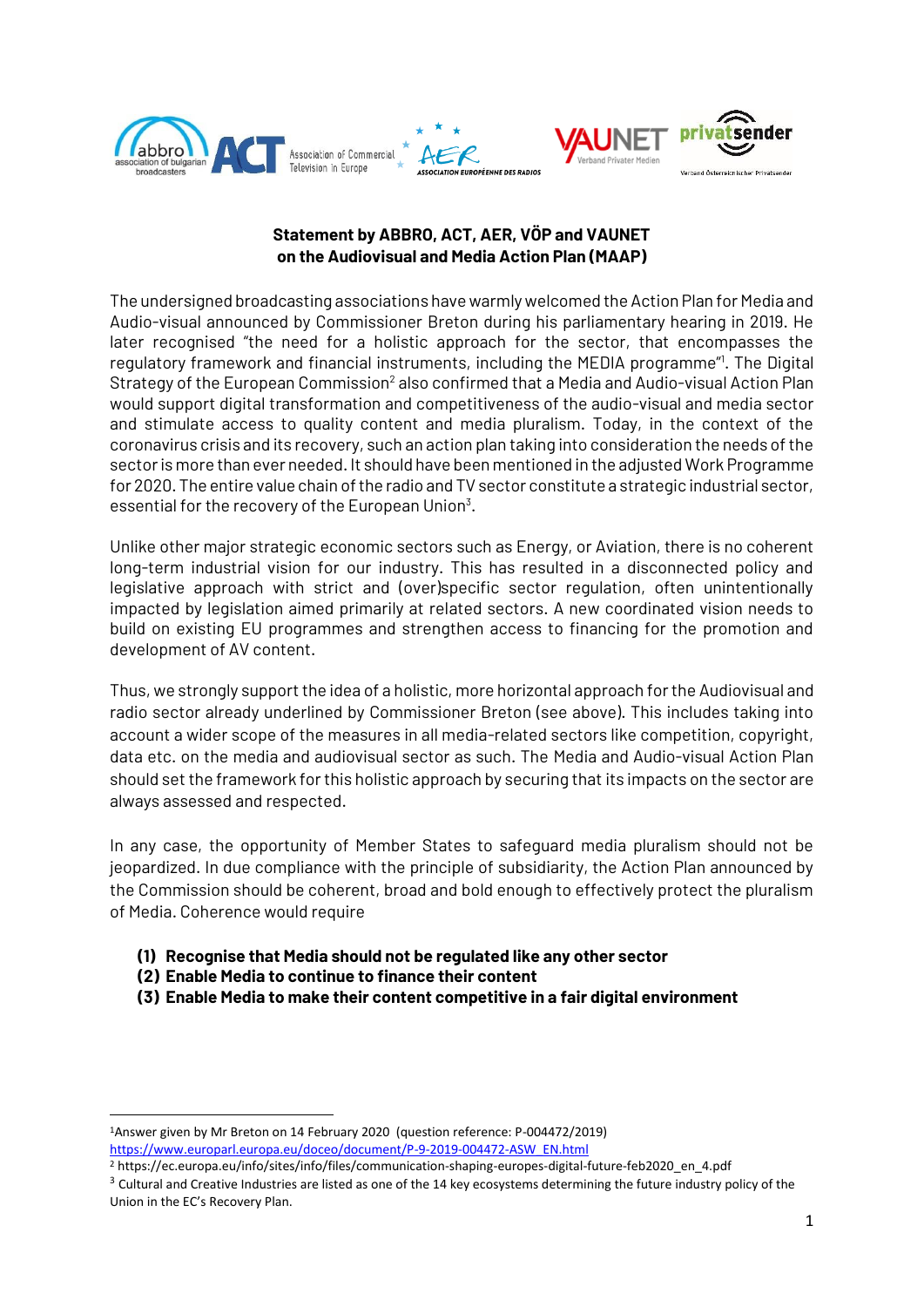### **1. Media strengthens democracy: it should not be regulated like any other sector**

The crisis has shown how important broadcasters and media are to counterbalance disinformation spreading exponentially online. Throughout these challenging times, commercial media actors have produced quality content and continued to comply with strict ethical and regulatory rules. Their content is not a content like any other and cannot be treated as a mere commodity. It should rely on a specific protective framework.

- The framework of the action plan for democracy announced by the EU Commission should reflect the central role played by private broadcasters as independent media. Against the background of fragmented information landscapes, they are paramount in the production, dissemination and verification of information and make an essential contribution to political discourse through the broadcast of trustworthy news.
- At least temporarily financial support e. g. for infrastructure costs or tax reliefs should be considered to help private media to overcome the crisis without questioning their independence. Radio and TV are particularly affected at local and regional level.
- Securing journalistic freedom is vital for democracy. Laws on criminal prosecution, counterterrorism or other areas must always take this into account and provide for specific exemptions for editorial content. Radio and TV content is subject to well-functioning selfregulation and strongly controlled by national media regulators. They ensure media diversity and should not be subject to community standards of private market dominant platforms.
- Sector-specific regulation should remain lex specialis: In the various pieces of legislation being discussed, such as the Digital Services Act, the European Commission should point out that the sector-specific legislation (e. g. AVMS-Directive) will remain "lex specialis".

### **2. Enable Media to continue to finance their content**

The particularity of commercial media lies within the fact that due to their impact on society they cannot be regulated like any other commodity. Their content is precisely regulated by their national media authority. However, as any other industrial sector, they still have to finance the quality content they are creating. Contrary to public broadcasters they do not benefit from the public license fee.

- There should be no additional burden. The refinancing of the media through advertising and/or subscriptions must not be thwarted by small-scale regulations such as advertising bans, mandatory notices and terms and conditions, excessive consumer protection regulations or restrictions on freedom of contract.
- To overcome the crisis, commercial broadcasters asked their governments inter alia for tax reliefs at national level for broadcasting costs (transmission costs), adjustment of the tax calculation to take into consideration the losses resulting from the crisis, a reduced VAT for media services, tax credits for advertising investments and compensation for COVID-19 related damage to film productions. The Commission should support such measures for commercial broadcasters, especially by ensuring the flexibility of the state aid rules. The "smart use of EU financial programmes and instruments to support the media and audiovisual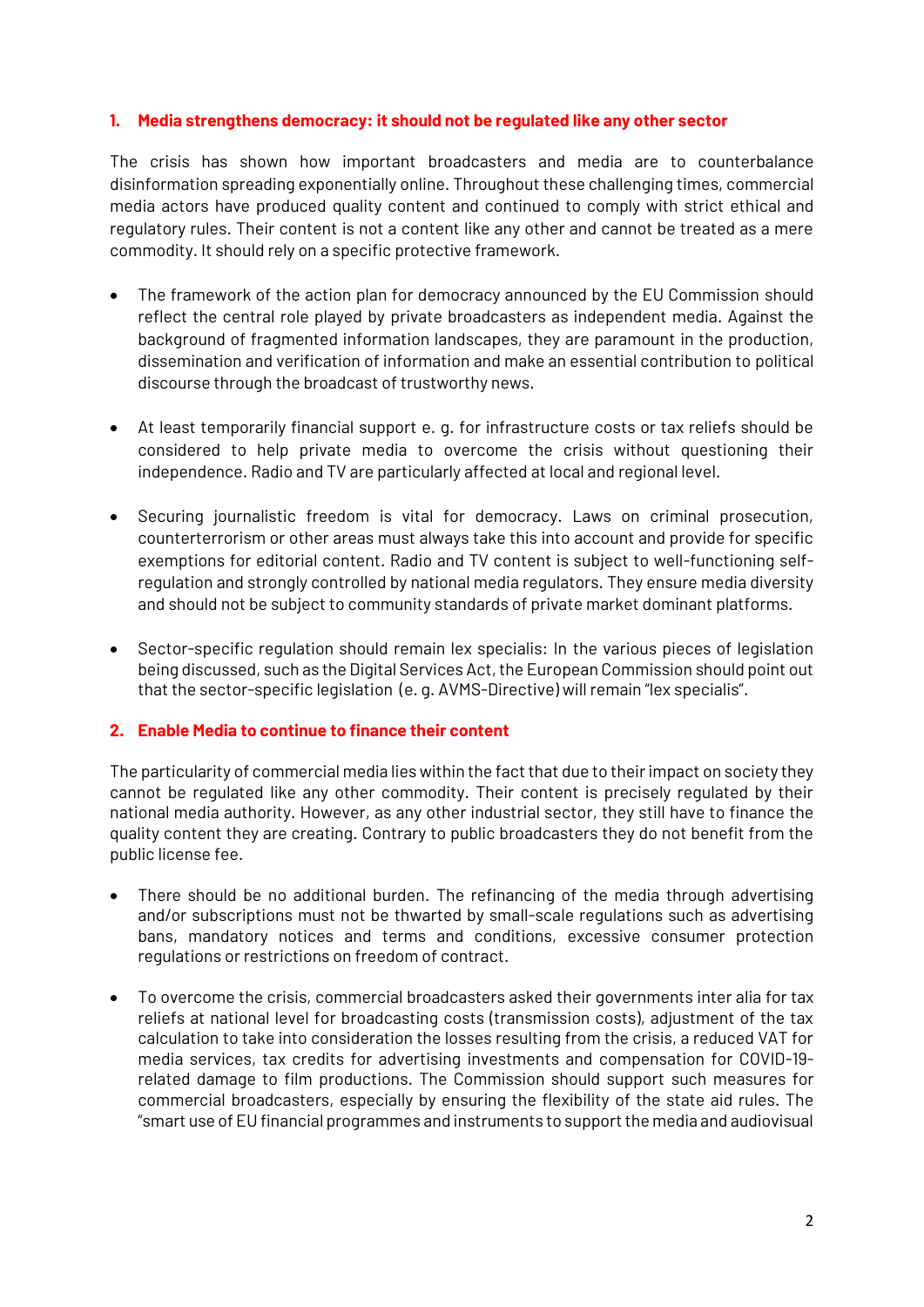sectors", as announced by Commissioner Breton will also be essential for the recovery of the sector<sup>4</sup>.

- The legitimate interest of media companies to refinance their content notably through advertising should be recognised. In the framework of data protection, this should be clearly stated (notably in the E-Privacy Regulation). Innovation-friendly data protection is essential for editorial media.
- The preservation of the territorial, exclusive allocation and licensing of rights is key to refinancing audio-visual content (on the contrary to radio). The evaluation of geo-blocking regulations needs to clearly recognise this. Indeed, the European regulatory initiatives taken should acknowledge the value of content created by commercial media. Promoting consumer access to content should not mean promoting a free access to content across Europe.
- Legal prosecution in the event of infringements of intellectual property rights should be improved. Copyright and contractual freedom make up the DNA of our business and allow broadcasters to operate and reinvest in European content. Impactful European legislative initiatives have been approved in the past five years. Institutions need to take stock and continue to uphold the fundamental drivers of creative media.
- Platforms should effectively be held accountable, as is currently being discussed in the course of the Digital Services Act.

## **3. Enable Media to make their content competitive in a fair digital environment**

The online environment offers many opportunities to broadcasters to offer existing and new services and contents, and to reach new audiences. However, only a fair and competitive ecosystem will ensure pluralism in the online environment also in the medium to long term.

- The vertical integration of online platforms combined with their gatekeeper function has a significant impact on effective access and the selection of services and content. In the very near future voice assistance services, for example, will have a critical impact on the access especially to radio. Their inherent preference for their own services (self-preferencing) constitutes a serious risk for pluralism and fair competition. Information asymmetries and data access must be regulated with ex-ante rules.
- Safeguarding media diversity must be an integral part of the assessment tests of the European and national institutions. Antitrust law must apply a market analysis that considers the dynamic developments in the media industry. In the case of new and innovative forms of cooperation that do not interfere with editorial independence, such as product- or industryspecific distribution platforms, the antitrust law assessment should not constitute a major obstacle to implementation.
- It is essential that a level playing field should be established between all audiovisual media service providers by applying the same rules to all players. This includes rules of the AVMS Directive; data sharing on audience; data sharing on the placement of advertising; competition law; tax. Small players (i.e. with a low market power) should be exempted from some of these rules in order to preserve content plurality and local production.

<sup>4</sup> Answer given by Mr Breton on 14 February 2020 (question reference: P-004472/2019) [https://www.europarl.europa.eu/doceo/document/P-9-2019-004472-ASW\\_EN.html](https://www.europarl.europa.eu/doceo/document/P-9-2019-004472-ASW_EN.html)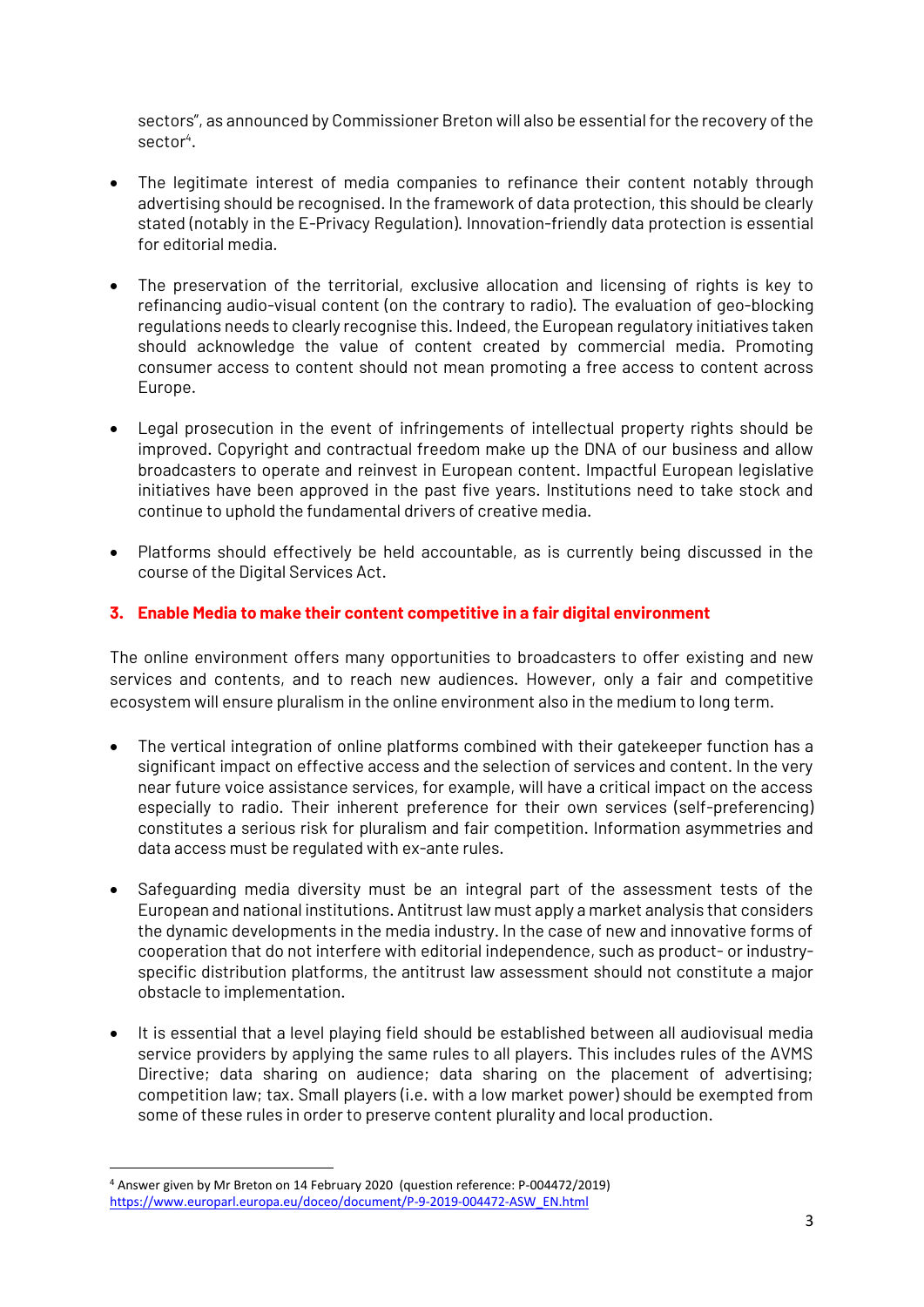• More attention should urgently be paid to the importance of access to competition-relevant data, which is increasingly being collected by cross-sectoral market-powerful platforms. The market power of platforms in the online advertising market should be further examined. Broadcasters need access to data to understand their customer base and manage relationships with viewers. This is however often denied by online intermediation services and online search engines. Broadcasters should have access to the data generated from the use of their services or content they finance. Algorithmic transparency and access to data should be a core by design feature for online platforms.

### **SIGNATORIES**

### **About the Association of Bulgarian Broadcasters – ABBRO**

ABBRO is the non-governmental organisation of commercial TV and Radio broadcasters in Bulgaria. The association is the most representative industry body for Bulgaria for the television, radio and on demand services. Its members operate various national free-to-air, cable and satellite TV channels with the highest rating of viewers' trust, on-demand services and radio networks. ABBRO contributes to the law-making process to ensure fair and transparent market rules, as well as favourable legal framework for the development of media services in Bulgaria. For more information see [www.abbro-bg.org](http://www.abbro-bg.org/)

Contact: Anna Tanova | Executive Director | a.tanova@abbro-bq.org

### **About the Association of Commercial Television in Europe – ACT**

The Association of Commercial Television in Europe represents the interests of leading commercial broadcasters in 37 European countries. The ACT member companies finance, produce, promote and distribute content and services benefiting millions of Europeans across all platforms. A healthy and sustainable commercial broadcasting sector that plays an important role in Europe's economy, society and culture. For more information please consult www.acte.be

Contact: Grégoire Polad | Director General | [gp@acte.be](mailto:gp@acte.be)

### **About the Association of European Radios - AER**

AER is the Europe-wide trade body for commercial radio, representing the interests of companies operating over 5000 commercial radio stations to the EU Institutions. AER promotes the development of commercially funded radio broadcasting in Europe, by ensuring a fair and sustainable economic framework for radio so it can continue to thrive. For more information, please visi[t www.aereurope.org](http://www.aereurope.org/) and follo[w @AEReurope.](https://twitter.com/aereurope?lang=en)

Contact: Francesca Fabbri | Association Manager | [francesca.fabbri@aereurope.org](mailto:francesca.fabbri@aereurope.org)